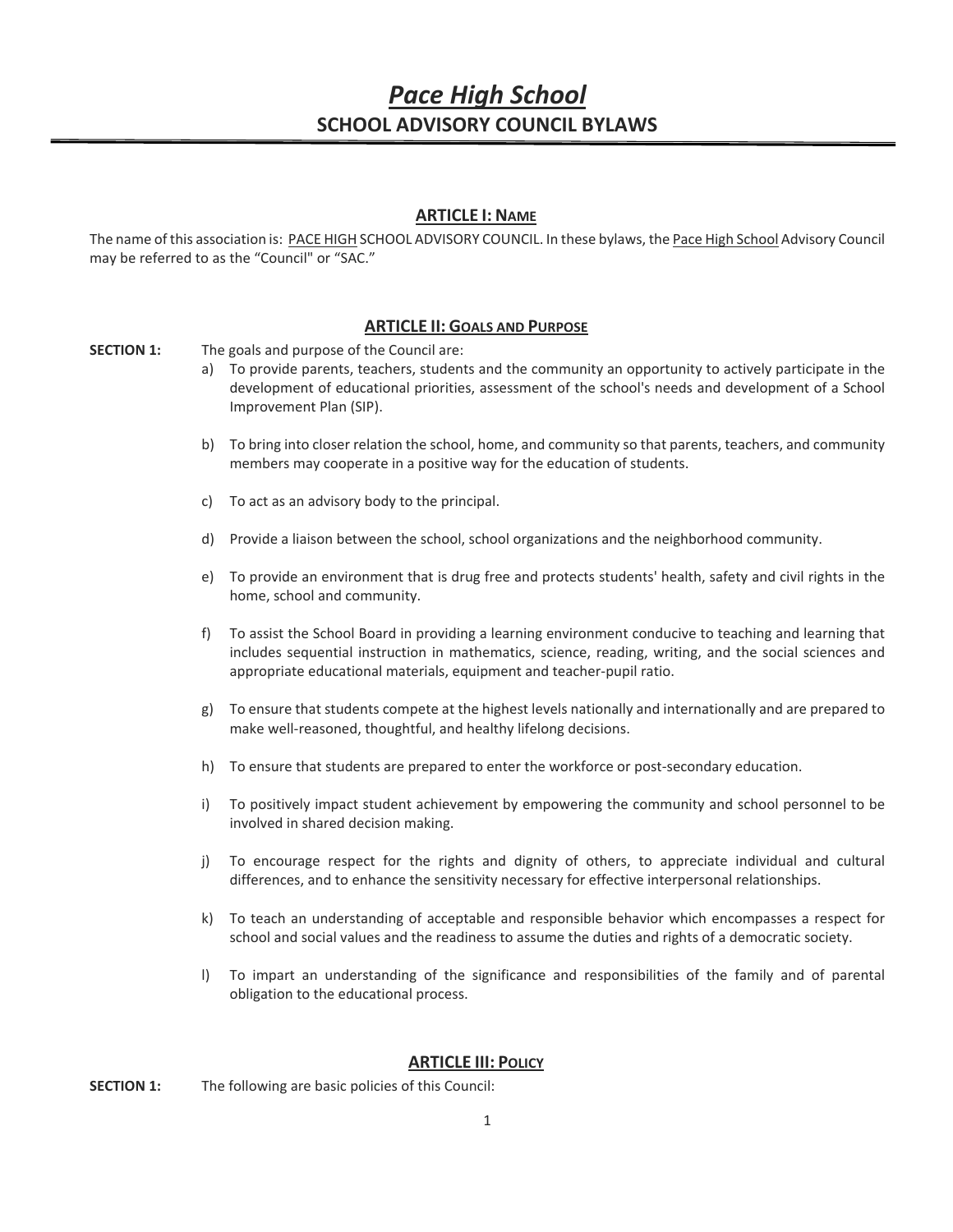- a) The Council shall comply with Florida's Open Government laws which may be referred to as the "Sunshine" Laws. Some of the "Sunshine Laws" requirements include but are not limited to:
	- 1. Council meetings are publicly noticed,
	- 2. Open to the public,
	- 3. Include public participation,
	- 4. Council records (minutes, bylaws, attendance, and correspondence) are open and available to the public
	- 5. Council member(s) discussion outside the public council meetings pertaining to council issues are subject to Florida Open Government laws.
- b) The Council shall be noncommercial, nonsectarian, and nonpartisan.
- c) The name of the Council or the names of any members in their official capacities shall not be used in any connection with a commercial concern or with any partisan interest or for any purpose not appropriately related to the objectives of the Council.
- d) The Council shall not, directly or indirectly, participate or intervene (in any way, including the publishing or distributing of statements) in any political campaign on behalf of, or in opposition to, any candidate for public office; or devote more than an insubstantial part of its activities in attempting to influence legislation by propaganda or otherwise.
- e) The Council shall work with the school to provide quality education for all children and youth and participate in the decision-making process establishing school policy, recognizing that the legal responsibilities to make decisions has been delegated by the people to boards of education.
- f) The Council shall deal with issues and policy rather than individuals.

## **ARTICLE IV: DUTIES AND OBLIGATIONS**

- **SECTION 1:** The Pace High School Advisory Council shall exercise the following duties and obligations:
	- a) Perform all the functions of a school advisory Council as prescribed by the regulations of Florida statutes or the Santa Rosa County School Board. The Council shall not have any of the powers and duties preserved by law to the School Board.
	- b) Assist in the preparation, approval, and evaluation of the School Improvement Plan, and any modifications thereto. "The school advisory Council shall be the sole body responsible for final decisionmaking at the school relating to implementation of the provisions of ss. ss. 1001.42(18) and 1008.345."
	- c) Determines and approves how all school improvement funds expenditures are spent either through a budget process or individual expenditures in support of the School Improvement Plan as provided by regulation of the Santa Rosa County School Board and Florida Law. (ss24.102).
	- d) Assist in the preparation of the school's annual budget and plan as required by s. 1008.385(1).
	- e) Assist in the determination of how the Florida School Recognition funds are spent jointly with the school's staff when the school is financially rewarded (ss.1008.36).
	- f) Recognize the Principal as the final authority for all school-based decisions except as to functions specifically provided for School Advisory Council by regulation of the Santa Rosa County School Board or Florida Law.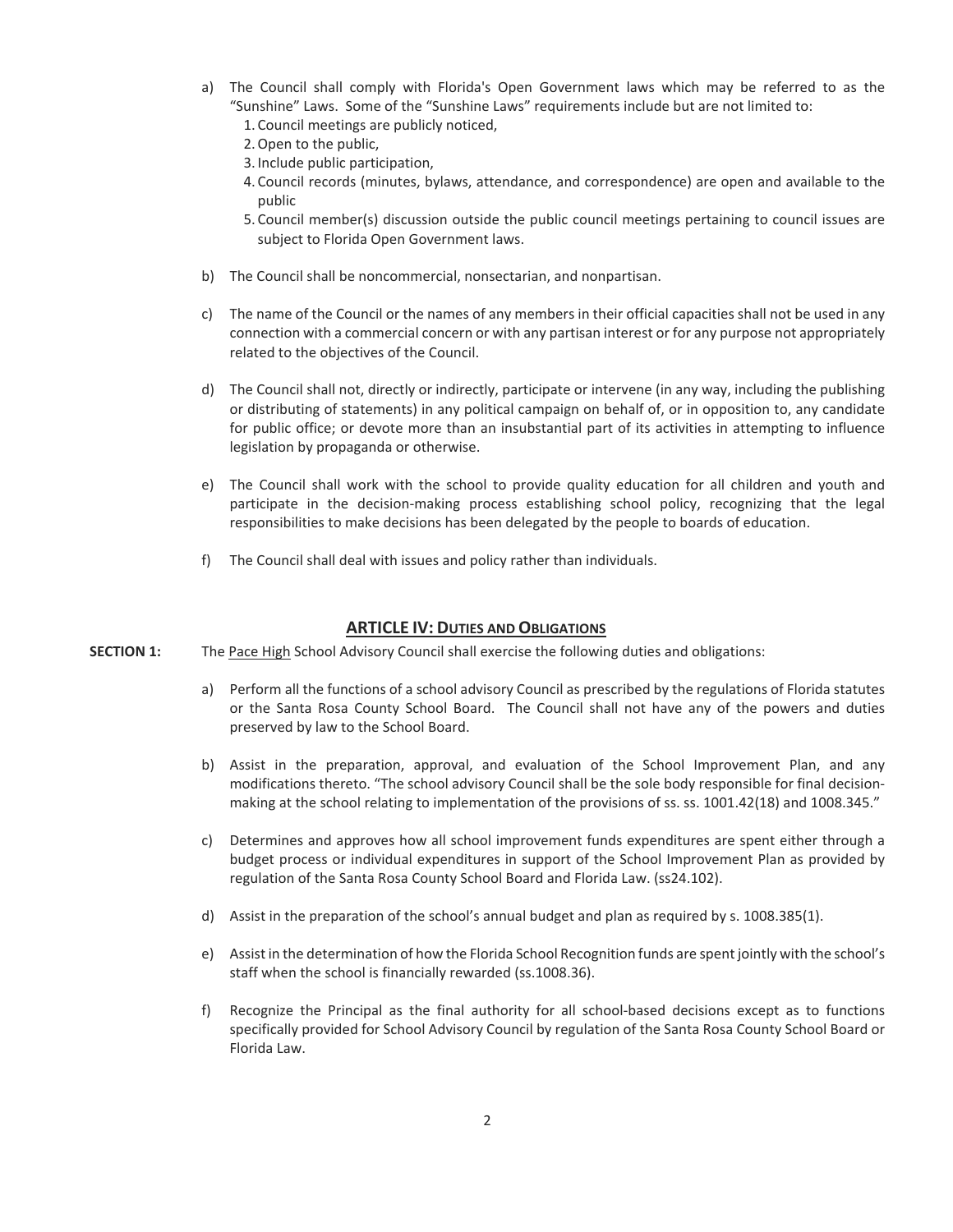g) Ensure that the Council is composed of teachers, staff, students, parents and other citizens who are representative of the ethnic, racial, and economic communities served by the school.

# **ARTICLE V: MEMBERS AND ELECTION**

- **SECTION 1:** Except as prescribed below, membership in this Council is by election. The constituency of the Council shall be the parents/guardians of students attending *Pace High,* employees of *Pace High* and members of clergy, civic organizations, community service agencies, and representatives of the business community. Members shall be representative of the ethnic, racial, and economic community served by the Council. Schools shall maximize their efforts to include minority persons and persons of lower socioeconomic status. Any member of the constituency represented by this Council shall be eligible to serve in an appointive position.
- **SECTION 2:** There shall be members elected to the Council from each of the following constituent groups. A majority (51%) of the members of each School Advisory Council must be persons *who are not employees of the district*. The principal and the executive committee will determine the Council maximum number from each group annually. The SAC shall consist of no fewer than 10 members and no more than 20 members.
	- a) The principal, a permanent member of this Council
	- b) Teacher Representative, the current/most recent Teacher of the Year
	- c) Education Support employee, the current/most recent Ed Support Person of the Year
	- d) Student, the current President of the Student Government Association
	- e) Parents/Guardians, 5 who are non-school board employees
	- f) Business and Community members, minimum of one (1)
	- g) Appointments, those appointed by the principal or school board to comply with Florida Law requiring the Council to be representative of the ethnic, racial, and economic community served by the school
	- h) Alternates may be elected from their respective peer groups with the sole duty of serving as a replacement for a SAC member of the same peer group who is unable to execute their duties for the term or absent from 2 or more meetings and must be replaced.
- **SECTION 3:** Elections shall take place annually, **near the beginning of the school year as determined by changing calendars due to special/emergency circumstances beyond the control of the school** for a term of one (1) year. Community persons serve for one year or until his/her successor is appointed, and **they** may be reappointed. Election to an office will automatically extend the SAC membership for the duration of the term.
	- a) Teacher Representative: will be the Teacher of the Year nominated and elected by the teachers of Pace High School during the preceding year. For the purposes of school advisory councils and district advisory councils, the term "teacher" shall include classroom teachers, certified student services personnel, and media specialists. [ss. 1012.01].
	- b) Education Support Representative: will be the Educational Support Employee of the year, nominated and elected by the Pace High Educational Support employees during the preceding year. "Education support employee" means any person employed by a school who is not defined as instructional or administrative personnel pursuant to ss. 1012.01 and whose duties require 20 or more hours in each normal working week.
	- c) Student Representative: will be the President of the Student Government Association, elected by students at Pace High School at the end of the preceding school year. "Career center and high school advisory councils shall include students, and middle and junior high school advisory councils may include students." [ss.1001.452]
	- d) Parent Representatives: nominations will be solicited through the school website and school call-outs, and other venues **as appropriate,** such as marquee announcements **or** school events. Nominations will be accepted in person **or by mail/email** at the school office for a designated period of at least 7 days. Voting will take place **at a specified time near the beginning of the school year. These times may vary year to year as necessary due to factors such as school calendar changes, weather emergencies, community health matters, or other emergency situations.** All votes must be submitted to the ballot box**/school office by the deadline established for each year. Parent** Representatives must have a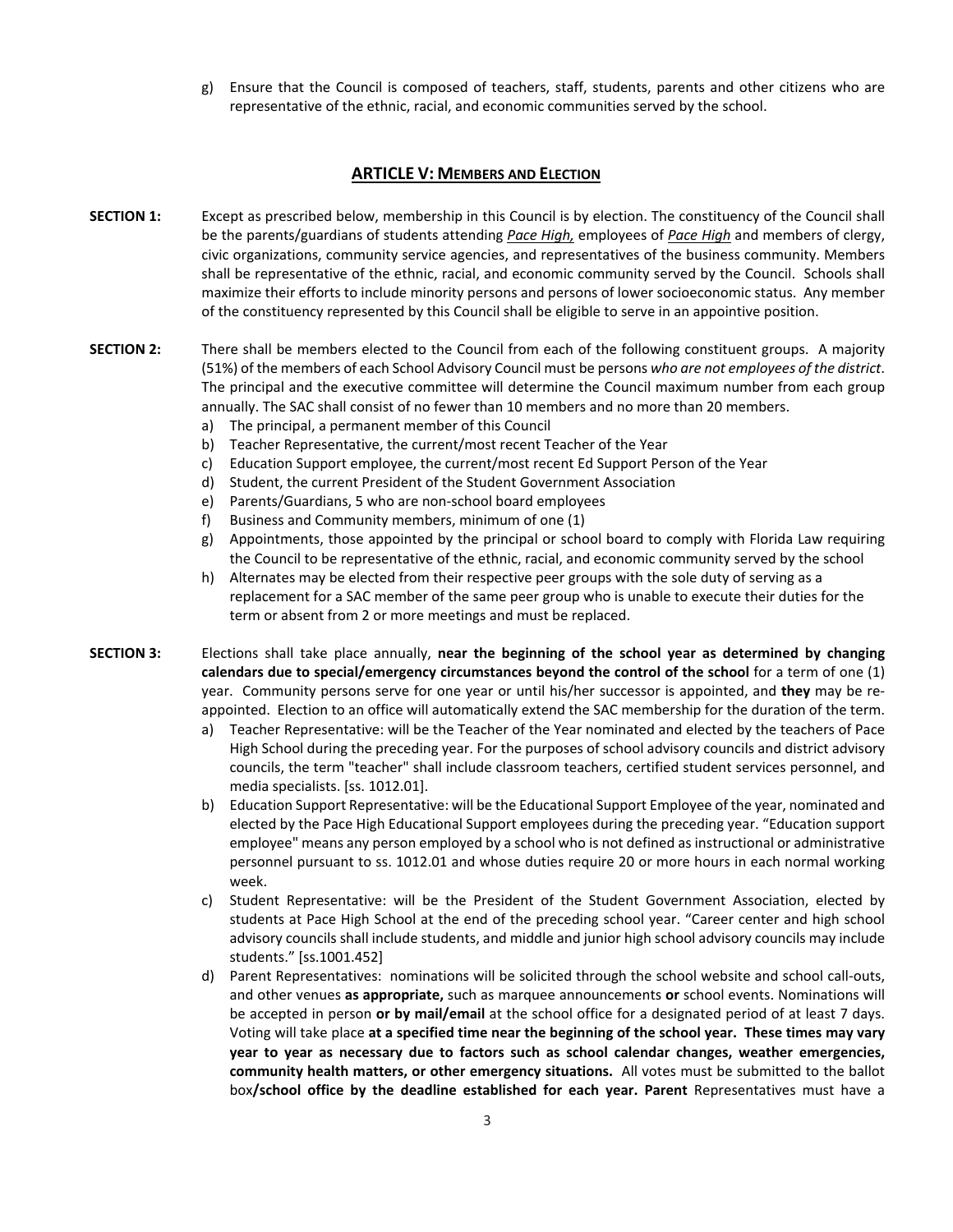child/ward enrolled at Pace High School **for the current year**. Parent Representatives may not be employed by Santa Rosa County Schools.

- e) Business and Community: Representatives shall be members of the clergy, civic organizations, business, government agencies, others with specific interests in Pace High School, or residents living in the community served by Pace High School. Business/Community members are nominated by the principal and **presented to** the Council.
- **SECTION 4:** If a vacancy occurs, the position will be filled from within the respective constituent group that the vacancy occurs, for the remainder of the unexpired term.
	- a) A vacancy occurs with resignation or absenteeism as defined as two regularly scheduled meetings missed during the school year. A written notice to the Executive Board for emergency situations may excuse the absence. Resignation by a member shall be made in writing to the Principal or the Chairperson.
	- b) Vacancies also occur when school employees or student members of the Council members are transferred.

#### **ARTICLE VI: OFFICERS AND ELECTION**

**SECTION 1:** SAC officers shall be elected from the current SAC membership **at the beginning of the school year** and serve their term through the **beginning of the following** school year. Election to an office will automatically extend the SAC membership for the duration of the term. If there are no volunteers or nominations from the Council to fill an officer position, the general public and alternates may be considered for the position(s) and will become members representing their respective peer groups.

## **SECTION 2:** Officers and their election:

- a) The officers of the Council shall consist of one chair, one vice-chair, and one secretary, as agreed upon by the Council.
- b) Election of SAC officers shall be conducted **at the beginning of the school year**.
- c) Officers shall assume their official duties at the first official SAC meeting of the school year and shall serve for a term of one (1) year or until his/her successors are elected. **They may be re-elected.**
- d) A person shall not be eligible to serve more than two (2) consecutive terms in the same office unless agreed upon by a consensus of the Council.

### **SECTION 3:** Vacancies:

A vacancy occurring in any office shall be filled for the unexpired term by a person elected by a majority vote of the elected members of Council, notice of such election having been given. In case a vacancy occurs in the office of chair, the vice-chair shall assume the chair for the remainder of the term.

#### **ARTICLE VII: DUTIES OF OFFICERS**

- **SECTION 1:** The Chair shall preside at all meetings of the Council and the executive committee at which he/she may be present and shall perform such other duties as may be prescribed in these bylaws or assigned to him/her by the Council. In addition, the Chair:
	- a) Shall coordinate the work of the officers and committees formed by the Council to promote school improvement.
	- b) Shall coordinate the SAC meeting agenda.
	- c) Shall monitor SAC membership for vacancy replacement.
- **SECTION 2:** The Vice-Chair/Co-chair shall act as an aide to the chair and shall perform the duties of the chairman on the absence or disability of that officer.
- **SECTION 3:** Treasurer (if there is no treasurer, then the vice-chair shall assume the duties of the treasurer)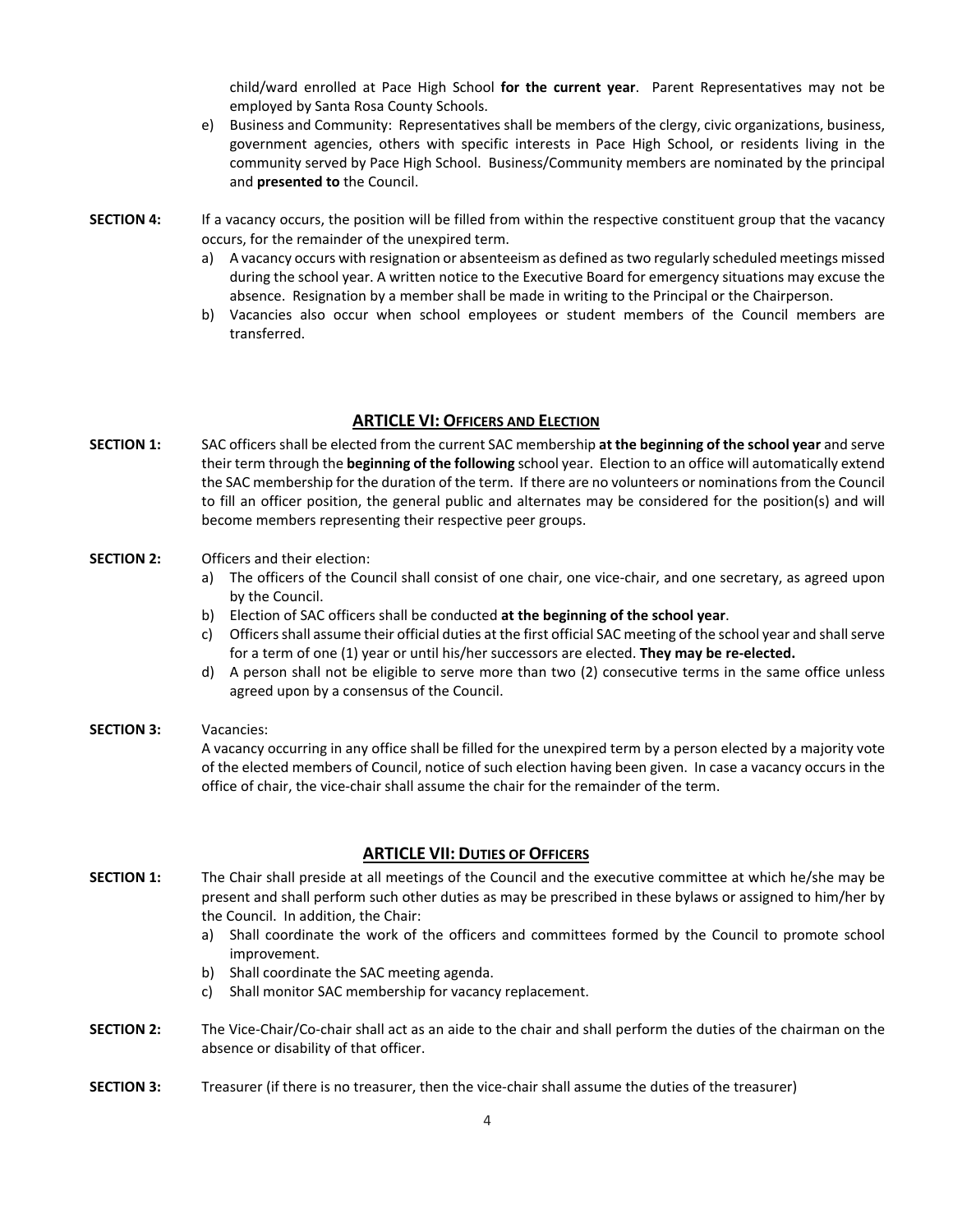- a) The treasurer shall work with the school bookkeeper to track all approved expenditures. This includes notifying Council of current balances of SAC funds, watching budgeted items, collecting and maintaining data on approved expenditures, and collecting the reports on how much is actually spent.
- **SECTION 4:** The Secretary shall record the minutes of all meetings of the Council and shall perform such duties as may be delegated to him/her.
	- a) SAC minutes will be available for public inspection and kept on school premises.
		- b) SAC minutes will record attendance and decisions made by the Council.
- **SECTION 5:** Corresponding Secretary shall distribute the SAC minutes, and perform such duties as may be delegated to him/her. If there is no corresponding secretary, then the secretary shall assume the duties of the corresponding secretary.

# **ARTICLE VIII: EXECUTIVE BOARD**

- **SECTION 1:** The executive committee shall consist of the elected officers (chair, vice-chair/co-chairs, secretary/corresponding secretary, and the principal.
- **SECTION 2:** The duties of the executive committee shall be to transact emergency business in the interval between Council meetings, which must be later ratified by the Council by consensus.
- **SECTION 3:** The majority of the executive committee shall constitute a quorum.

## **ARTICLE IX: STANDING AND SPECIAL COMMITTEES**

- **SECTION 1:** The Council may create such school improvement committees, as it may deem necessary to promote the objectives and carry on the work of the Council.
- **SECTION 2:** The chair of each school improvement committee shall present a plan of work to the Council for approval.
- **SECTION 3:** Ad hoc committees may be established from time to time at the discretion of the Council.

## **ARTICLE X: MEETINGS**

- **SECTION 1:** Regular meetings of the Council shall be determined at the beginning of the school year for the remainder of the school year by the Council. Members are required to attend all meetings. **Special meetings may be called to address specific matters that arise due to unforeseen or emergency situations beyond the school's control, including those that might cause a bylaws conflict.**
- **SECTION 2**: The Council will attempt to make all decisions by consensus. If consensus cannot be reached, the Chair will call a vote and the issue will be decided by a majority vote of the membership present. The chairperson will vote on all matters.
- **SECTION 3:** A majority of the membership, 51%, of which at least two (2) of whom are school representatives as listed in Article V, Section 7 and at least two (2) of whom are parent/community representatives shall constitute a quorum for the transaction of business in any meeting of this Council.
- **SECTION 4:** Meetings will have 3-days written advance notice in writing to all members of the Council of any matter that is scheduled to come before the Council for a vote. Email & fax correspondence will be considered written notice for council members with email capabilities. [ss1001.452]